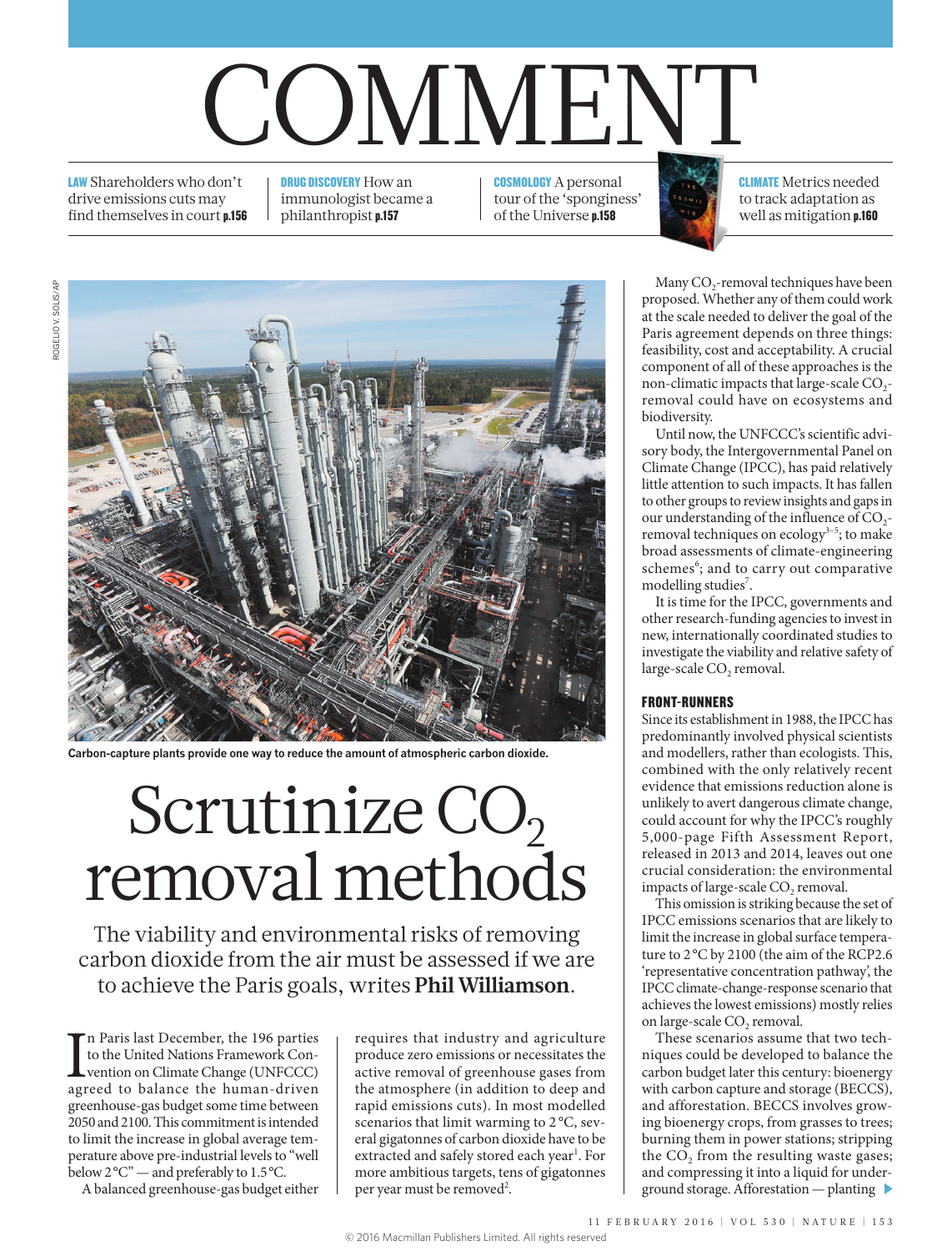# TAKE YOUR PICK

A plethora of schemes have been proposed to extract carbon dioxide from the atmosphere. Here are nine, some more speculative than others.

# **TECHNIQUE HOW IT WORKS**

**Bioenergy with carbon capture and storage (BECCS)**

Crops grown for the purpose are burnt in power stations (providing energy), and the resulting  $CO<sub>2</sub>$  is captured for secure long-term storage.



Large-scale tree plantations increase natural storage of carbon in biomass and forest soil.



**'Blue carbon' habitat restoration**



The recovery of degraded or over-exploited coastal ecosystems that have a high potential for carbon storage, such as saltmarshes and mangroves.

biomass is added to soil, with potential for agricultural benefits.

Marine photosynthesis and  $CO<sub>2</sub>$  drawdown from the atmosphere is increased, either by adding nutrients to promote phytoplankton growth in the open ocean or through seaweed cultivation in shallow seas.



**Enhanced ocean productivity**



**Enhanced weathering (using silicate rock)**

Crushed olivine or other silicate rocks are added to soil surfaces or the ocean for chemical absorption of  $CO<sub>2</sub>$ . (Could help to reduce

**Direct air capture (DAC)**



temperatures) are used to extract CO<sub>2</sub> from ambient<br>air. Safe CO<sub>2</sub> transport and storage are subsequently required.

ocean acidification.)

Chemicals (or possibly low



Alkaline rain resulting from cloud treatments reacts with, and removes, atmospheric  $CO<sub>2</sub>$ 

**Building with biomass**



A massive increase in the use of biomass (straw and timber) as a building material removes carbon for decades or centuries.

trees — also relies on photosynthesis to initially remove  $CO<sub>2</sub>$  from the atmosphere. Storage is achieved naturally, in timber and soil.

Limiting the global temperature rise to 2 °C, with any confidence, would require the removal of some 600 gigatonnes of CO<sub>2</sub> over this century (the median estimate of what is needed)<sup>8</sup>. Using BECCS, this would probably require crops to be planted solely for the purpose of  $CO_2$  removal<sup>9</sup> on between 430 million and 580 million hectares of land around one-third of the current total arable land on the planet, or about half the land area of the United States.

Unless there are remarkable increases in agricultural productivity, greatly exceeding the needs of a growing global population, the land requirements to make BECCS work would vastly accelerate the loss of primary forest and natural grassland. Thus, such dependence on BECCS could cause a loss of terrestrial species at the end of the century perhaps worse than the losses resulting from a temperature increase of about 2.8°C above pre-industrial levels $^{10}$ .

A more fundamental concern is whether BECCS would be as effective as it is widely assumed to be at stripping  $CO<sub>2</sub>$  from the atmosphere. Planting at such scale could involve more release than uptake of greenhouse gases, at least initially, as a result of land clearance, soil disturbance and increased use of fertilizer. When such effects are taken into account, the maximum amount of  $CO<sub>2</sub>$ that can be removed by BECCS (under the RCP2.6 scenario) is estimated to be 391 gigatonnes by 2100. This is about 34% less than the median amount assumed to be needed to keep the temperature rise below 2°C. If less optimistic but not unrealistic assumptions are made about where the land for bioenergy crops would come from, a net release of 135 gigatonnes of  $CO<sub>2</sub>$  could occur by 2100 (see 'Future unknown')<sup>8</sup>.

Incomplete understanding throws other assumptions of the BECCS-based scenarios into question<sup>9</sup>. For instance, little is known about the effect of future climatic conditions on the yields of bioenergy crops; what the water requirements of such crops may be in a warmer world; the implications for food security if bioenergy production directly competes with food production; and the feasibility (including commercial viability) of the associated carbon capture and storage infrastructure.

Less is expected of afforestation in terms of its ability to take  $CO<sub>2</sub>$  out of the atmosphere. Yet there is a near-universal assumption that increased forest cover is environmentally desirable. This is true in most cases of reforestation, particularly if a mixture of native trees is planted or replanted, rather than an exotic monoculture. But afforestation can also involve the loss of

natural ecosystems. And planting swathes of forest will cause complex changes in cloud cover, albedo (reflectance) and the soil– water balance (through changes to evaporation and plant transpiration), all of which affect Earth's surface temperature.

Counter-intuitively, afforestation at mid-latitudes and in northern, boreal forests may have a net warming effect, despite increasing the storage of carbon<sup>7</sup>. Also, as with bioenergy crops, it is difficult, if not impossible, to reliably quantify the effects of future climate change during 2050–2100. Increased fires, droughts, pests and disease could jeopardize the stability of carbon storage in newly planted forests.

## OTHER OPTIONS

There is no shortage of other ideas for CO<sub>2</sub> removal by biological, geochemical and chemical means (see 'Take your pick'). For all such schemes, modelling the theoretical potential of a proposed approach can give a completely different picture from that obtained when environmental impacts not to mention practicalities, governance and acceptability — are considered.

The roughly 25 years of discussion, research and policymaking on ocean fertilization, another CO<sub>2</sub>-removal technique, is a case in point. Since the link was first made between natural changes in the input of dust to the ocean, ocean productivity and climatic conditions, there has been a dramatic scaling-down of expectations of how effective ocean fertilization might be as a way to avoid human-driven global warming $11$ .

During the 1990s, researchers postulated that for every tonne of iron added to seawater, tens of thousands of tonnes of carbon (and hence  $CO<sub>2</sub>$ ) could be fixed by the

# *"Action should focus on urgent emissions reductions."*

resulting blooms of phytoplankton. This quantity has been whittled down over the years with the realization that most of the CO<sub>2</sub> absorbed

by such blooms — stimulated either by adding iron or other nutrients to seawater, or by enhancing upwelling through mechanical means — would be released back into the atmosphere when the phytoplankton decomposed. Moreover, a large-scale increase in plankton productivity in one region (across the Southern Ocean, say) could reduce the yields of fisheries elsewhere by depleting other nutrients, or increase the likelihood of mid-water deoxygenation. Such risks have resulted in the near-universal rejection of ocean fertilization as a climate intervention, through bodies such as the Convention on Biological Diversity (CBD)<sup>3</sup>.

More recently, other, potentially more controllable, ocean-based  $CO_2$ -removal techniques have been suggested, such as the